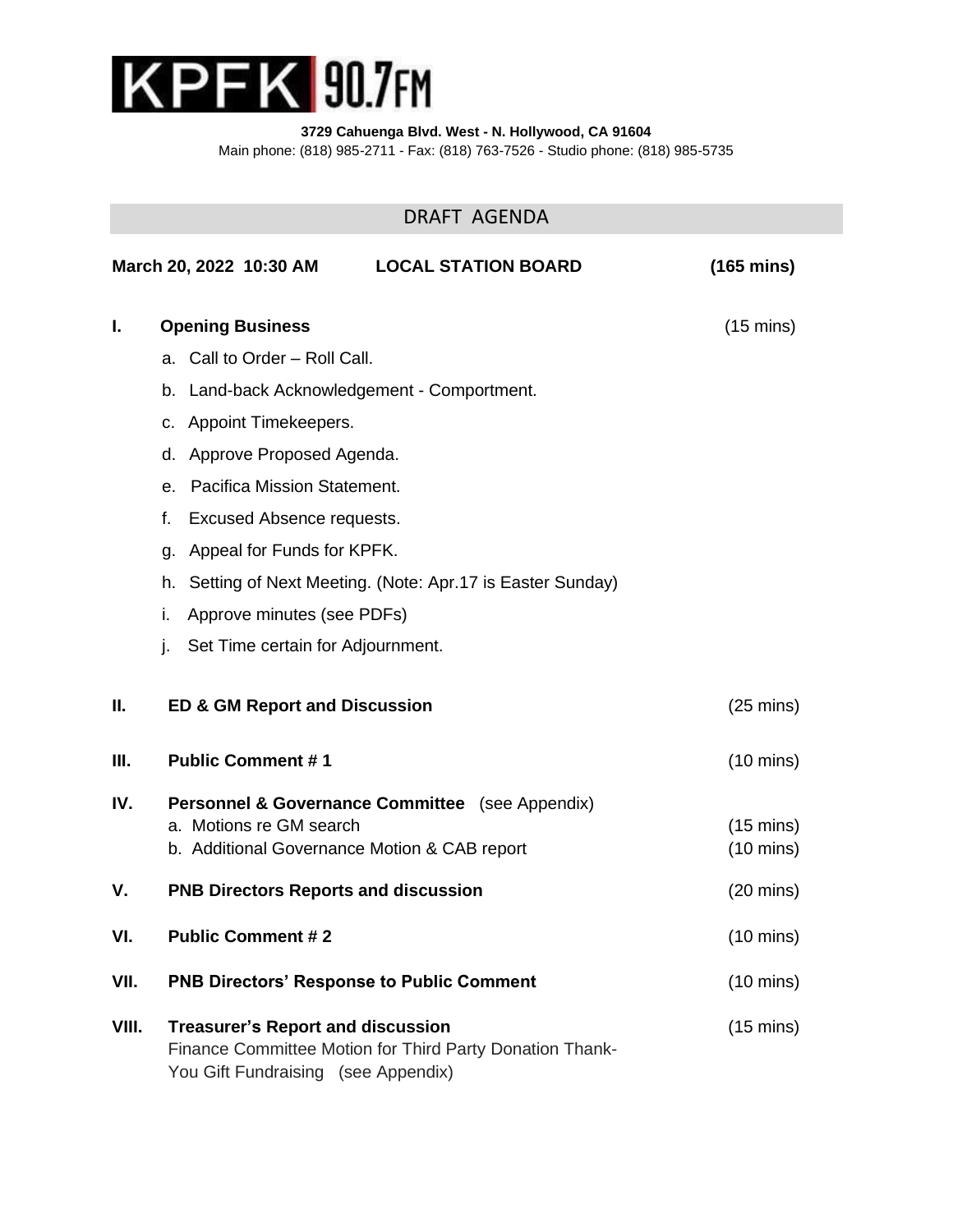

| IX.   | <b>Fundraising Committee Motion</b> (see Appendix) | $(10 \text{ mins})$ |
|-------|----------------------------------------------------|---------------------|
| X.    | <b>Public Comment #3</b>                           | $(10 \text{ mins})$ |
| XI.   | <b>Outreach Committee</b>                          | $(5 \text{ mins})$  |
| XII.  | <b>Programming Oversight</b>                       | $(5 \text{ mins})$  |
| XIII. | <b>New Business</b>                                | $(5 \text{ mins})$  |
|       |                                                    |                     |

**XIV. Adjournment**

### **APPENDIX: ( 6 Items )**

*NOTE:* The ED has been considering using the existing pool of candidates from the GM search and recommendation last year and will discuss that possibility with the LSB.

### **( 1 ) Personnel Committee Motion:**

Moved that that the LSB establish a GM search committee of 11 members, elected by an STV ballot, to conduct the search.

### **( 2 ) Governance Committee Enabling Motion:**

Motion for STV Election for General Manager Search Committee

" WHEREAS Article Seven, Section 3(B) of the Pacifica Bylaws assigns to the LSB the power, duty, and responsibility "To screen and select a pool of candidates for the position of General Manager of its respective radio station, from which pool of approved candidates the Executive Director shall hire the station's General Manager." and specifies that "The LSB may appoint a special sub-committee for this purpose."

RESOLVED, that a General Manager Search Committee of eleven (11) members shall be elected using the Single Transferable Voting Method via electronic mail, under previous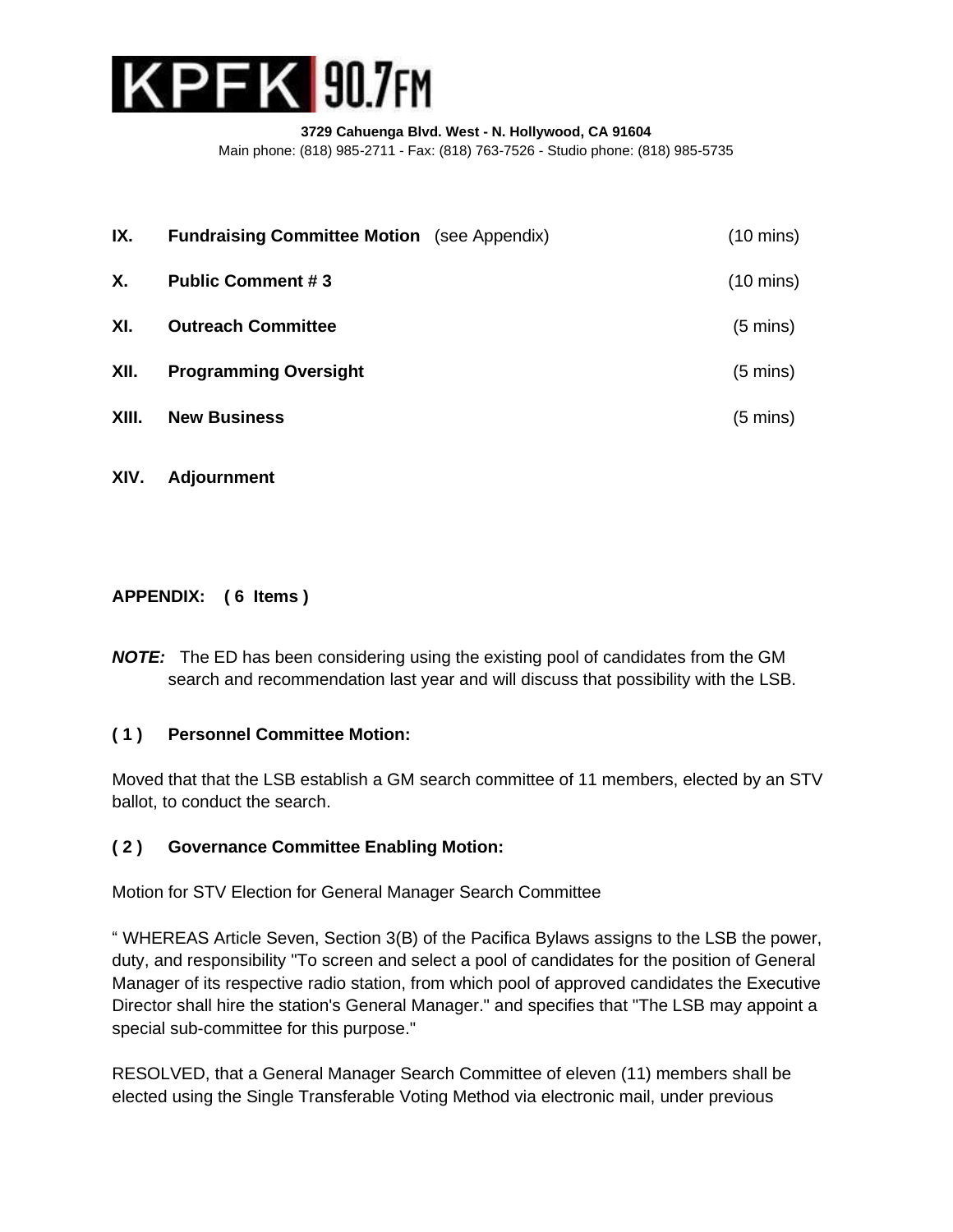

authorizations for electronic communications, with Terry L. Goodman serving as Chair of Tellers and John P. Garry III serving as Teller. (see the PNB policy on search committees below). Nominations shall be made at the LSB meeting of March 20, 2022, and candidates shall have a brief opportunity to express their qualifications and their approach to and priorities for the selection process. Nominations to positions on the Committee shall open immediately after approval of this motion and close before consideration of the next item of business.

FURTHER RESOLVED, that all currently serving KPFK Delegates are authorized to vote and will be sent voting instructions via email on or about March 21, 2022, and that the polls shall close on Friday, March 25 at midnight Pacific Daylight Time. The Chair of Tellers will distribute preliminary tally results to all voters soon after the tellers agree on those results.

FURTHER RESOLVED, that the Local Station Board will meet in a continuation meeting on Sunday, March 27 at 10:30 AM PDT (which meeting shall be publicly noticed, if practicable) to receive and ratify the results of the elections. Ties, if any, may be resolved at this meeting prior to ratification using virtual flipped coins via https://www.random.org/coins/. The first member of the committee to be declared elected shall be the first meeting convener. The committee may subsequently elect its own chair. All business of this committee shall be conducted consistent with Pacifica Personnel Policies, including but not limited to issues of applicant privacy and equal employment opportunity.

If for some reason Terry Goodman or John Garry are unwilling or unable to conduct these elections, the LSB Chair is authorized to designate other neutral persons to do so. If quorum is not met by the close of polls, the Chair of Tellers is authorized to re-open the polls and declare a new deadline.

To facilitate these elections, soon after the adoption of this motion, the LSB Secretary shall send to both tellers the roster of current LSB Members with email addresses, the names of the nominated candidates, and the exact text of this motion as finally adopted.

### **Reference: the PNB policy on search processes**

Motion approved by the PNB on June 19, 2014 re. LSB Search Processes

Pacifica Foundation General Manager / Program Director Search Process (*Note that the motion ends with a provision specifying that the same policy and procedures apply to the GM search process, substituting General Manager for Program Director, and Executive Director for General Manager in the appropriate places).*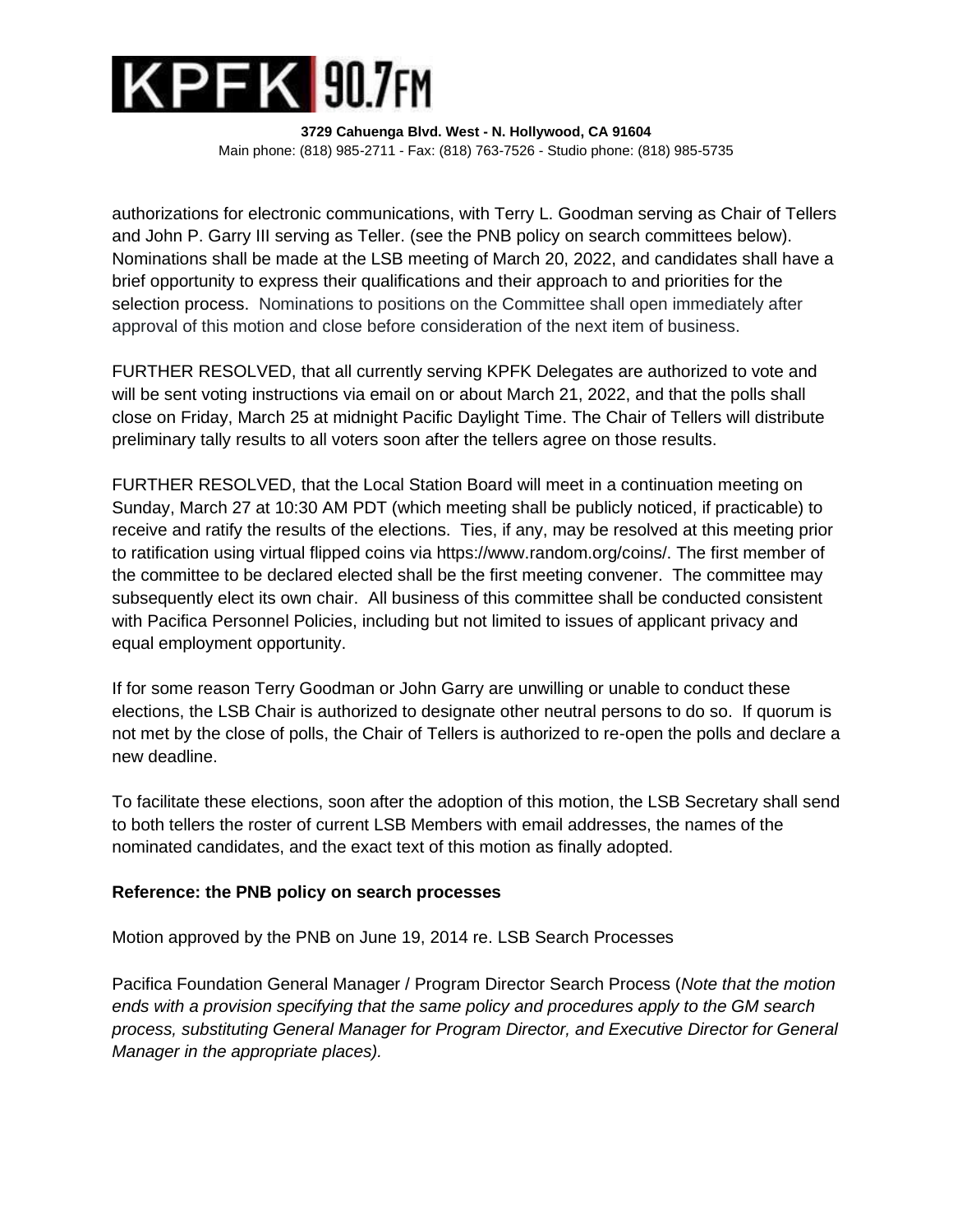

" Whereas Article Seven, Local Station Boards, Section 3: Specific Powers and Duties, Sec. E. of the Bylaws, reads, "To screen and select a pool of candidates for the position of station Program Director, from which pool of approved candidates the station's General Manager shall hire the station's Program Director. The LSB may appoint a special sub-committee for this purpose"

Be it hereby resolved that the following steps shall be taken in sequence in order to conduct an approved search for a candidate to fill an open position. All references below to "National Office" specifically indicate the National H.R. worker, if one is in place, or if not, the E.D.

1. Where an LSB creates a search sub-committee, the LSB shall specify, in the motion which creates it, which of the procedures it intends to delegate. Such a sub-committee shall include a minimum of 7 and a maximum of 11 members consisting of LSB members, including paid and unpaid staff members, and may also include non-LSB listener members and non-LSB staff members. Names, email addresses, and phone numbers of all sub-committee members shall be sent to the National Office.

2. The PNB Personnel Committee shall provide a copy of the job description, candidate evaluation criteria, and, for non-LSB members of a created sub-committee, a confidentiality agreement to be executed by the sub-committee's 2nd meeting.

3. The LSB or its sub-committee shall arrange through the National Office for publication of an ad in venues reaching diverse communities per FCC and EEO guidelines and the ad shall be placed within 7 days of the request. Ad budget shall be set by the GM and LSB. In addition, an ad shall be posted at the station's premises, on its website and airwaves, and in its enewsletter or other publications. Application period shall be 30-45 days, and applications shall be submitted to a central location in the National Office and then distributed, in their entirety, via email to the LSB or its sub-committee and the GM.

4. The LSB or its sub-committee shall create a timeline not to exceed six (6) months to complete its work, including meetings, rankings, interviews, and reports at each LSB meeting. The timeline shall include a meeting at which the sub-committee shall receive training from the National Office on laws and rules concerning the hiring process. The LSB or sub-committee may or may not arrange a meeting of the qualified candidate finalists with the paid and unpaid staff.

5. All LSB or sub-committee meetings regarding the hiring process shall be noticed to the public, and held according to the open-meeting provisions of the Pacifica bylaws.

6. To assure equal treatment of all candidates, each interview round shall be conducted by the same method (e.g., phone, in-person, etc.).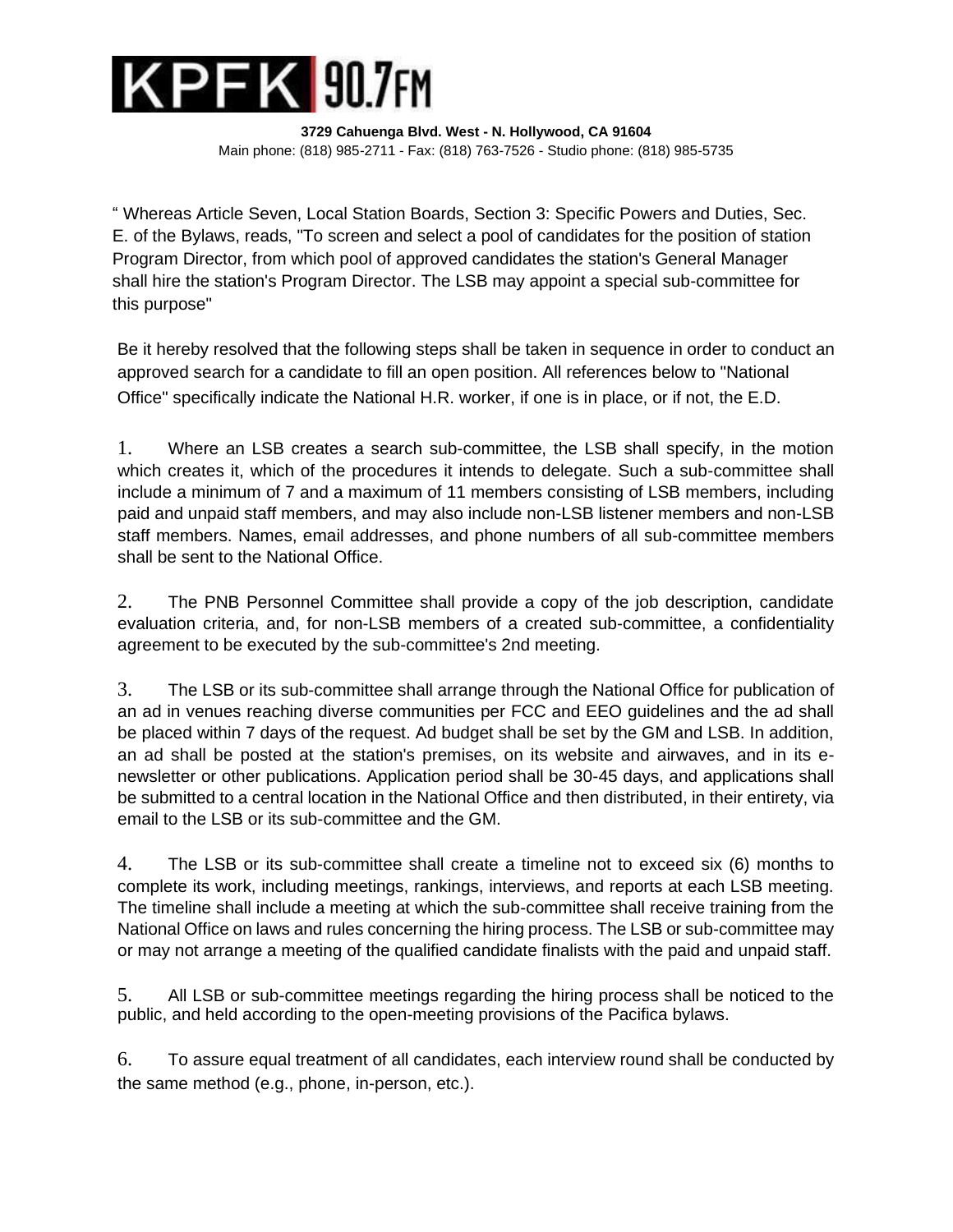

7. The LSB or its sub-committee shall formulate a list of standard interview questions for all candidates.

8. The LSB or its sub-committee shall decide on its pool (3-5) and rankings of recommended candidates using Single Transferable Voting, with LSB or sub-committee members strongly encouraged to write a brief explanation of their votes.

9. If, as the 6-month mark of the sub-committee's existence approaches, it appears that the sub-committee will not complete its work, the LSB may reaffirm the sub-committee and extend its term or reconstitute using the same process articulated in #1 above.

10. In the case of the search sub-committee, it shall write a final public report explaining the process it went through in its search and recommendations, and shall also submit a confidential appendix to the LSB containing the names and rankings of its recommended pool members (3- 5), along with any explanations written by sub-committee members of their votes.

11. If no sub-committee is created, the LSB shall prepare a public report as described above and a confidential appendix to the GM containing the names and rankings of its recommended pool members (3-5), along with any explanations written by LSB members of their votes.

12. If the selection is made by a sub-committee, the LSB shall in executive session discuss and vote on whether to accept the candidate pool and rankings as presented by the subcommittee, or may revisit the pool of qualified candidates, or review the process.

13. As per Article 7, Section 3E of the Pacifica Bylaws, the General Manager shall make the final decision regarding which individual from the pool shall be offered the position. Said decision shall be made and reported to the LSB within a month of receipt of the LSB's recommendations.

And that this motion shall also apply to the search for a General Manager by broadening the references to "Program Director" and "General Manager" to include "General Manager" and "Executive Director"."

## **( 3 ) Additional Governance Motion:**

" The LSB supports the Spanish Language Programmers' efforts to fund raise the community events outside of on-air drives, as they have done successfully in the past. The LSB urges new AGM to support this with on-air promotion of such community events by the Spanish language programmers to fund raise for the benefit of KPFK."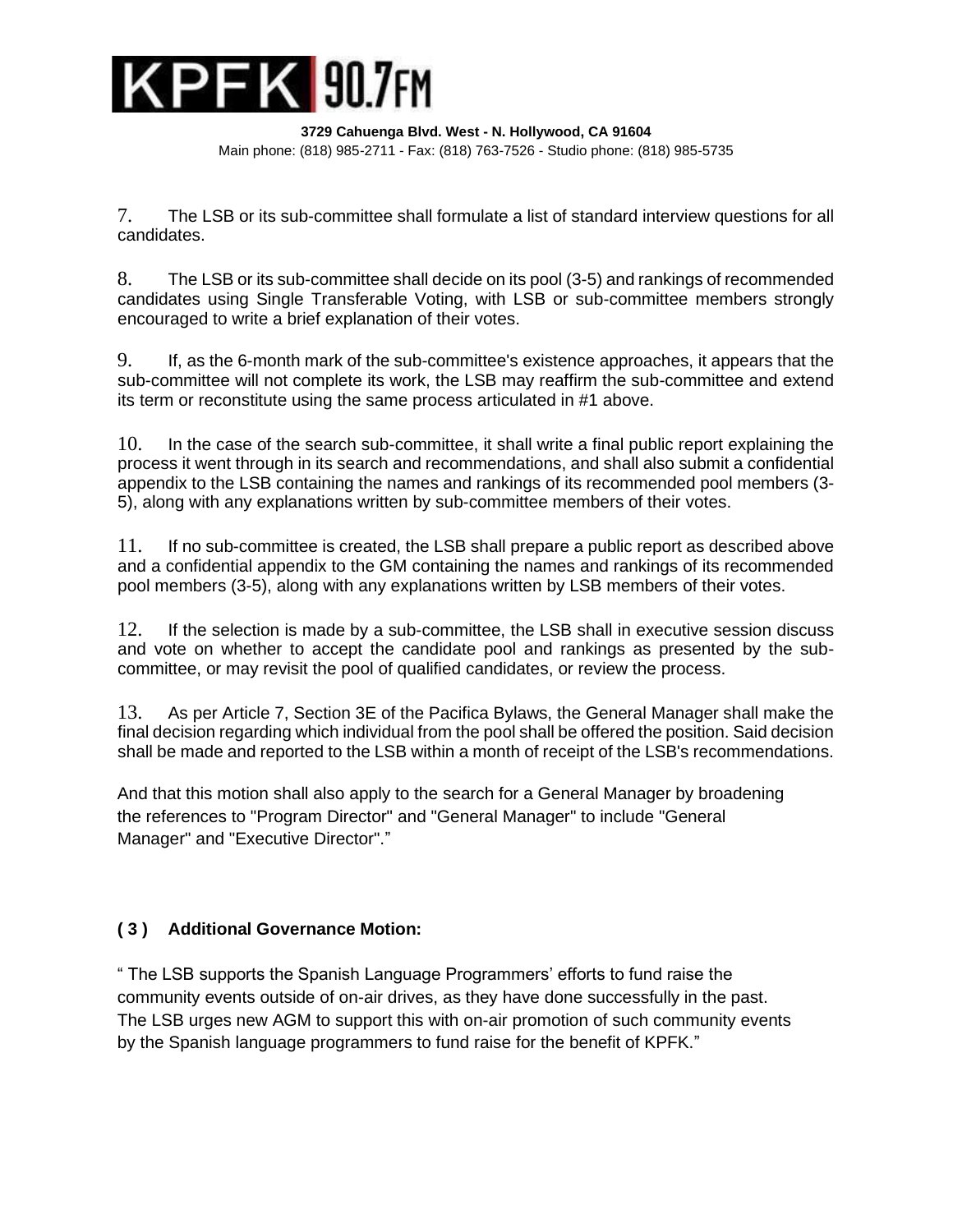

## **( 4 ) CAB Report:**

The Governance Committee voted to postpone consideration of a motion for an STV vote to elect members of the Community Advisory Board until our April meeting with the expectation that additional outreach and recruitment be done during the intervening period, including on-air announcements informing listeners of the opportunity to serve on the CAB and the nature of its role and responsibilities.

## **Reference: Bylaws and PNB Motion on CABs**

Article Seven Section 3K of the Bylaws specify that the LSB shall "perform community needs assessments, or see to it that separate "Community Advisory Committees" are formed to do so".

PNB Policy on CABs from 2010

Approved 4-23-10 Page 2 of 8 Pacifica National Board Teleconference, OPEN MINUTES March 5, 2010

a. Community Advisory Boards. Resolution: Pacifica Community Advisory Boards.

Be it resolved that the LSB's as committees of the Pacifica National Board shall form Community Advisory Boards ("CABs") pursuant to this resolution. LSBs should consult the CPB guidelines for further guidance on related matters not directly addressed in this resolution:

The station management shall produce a document stating programming goals for the station and submit it to the CAB for review no later than May of each year. The CAB shall also conduct a community needs assessment ("CNA"). The CAB will prepare a report, based on the CNA, advising the governing body of the station on whether the programming and other policies of the station are meeting the specialized educational and cultural needs of the communities served by the station and whether the station is meeting its programming goals. This report and the CNA shall be presented to the LSB no later than October of each year.

The LSB and CAB should coordinate their schedules to ensure that the CAB members, or designated representatives from that body, may present this report to the LSB, and discuss its findings, during a regularly scheduled or special meeting of the LSB.

Each LSB may delegate other responsibilities to the advisory board to assist the governing board or station personnel. However, the law states: "In no case shall the [community advisory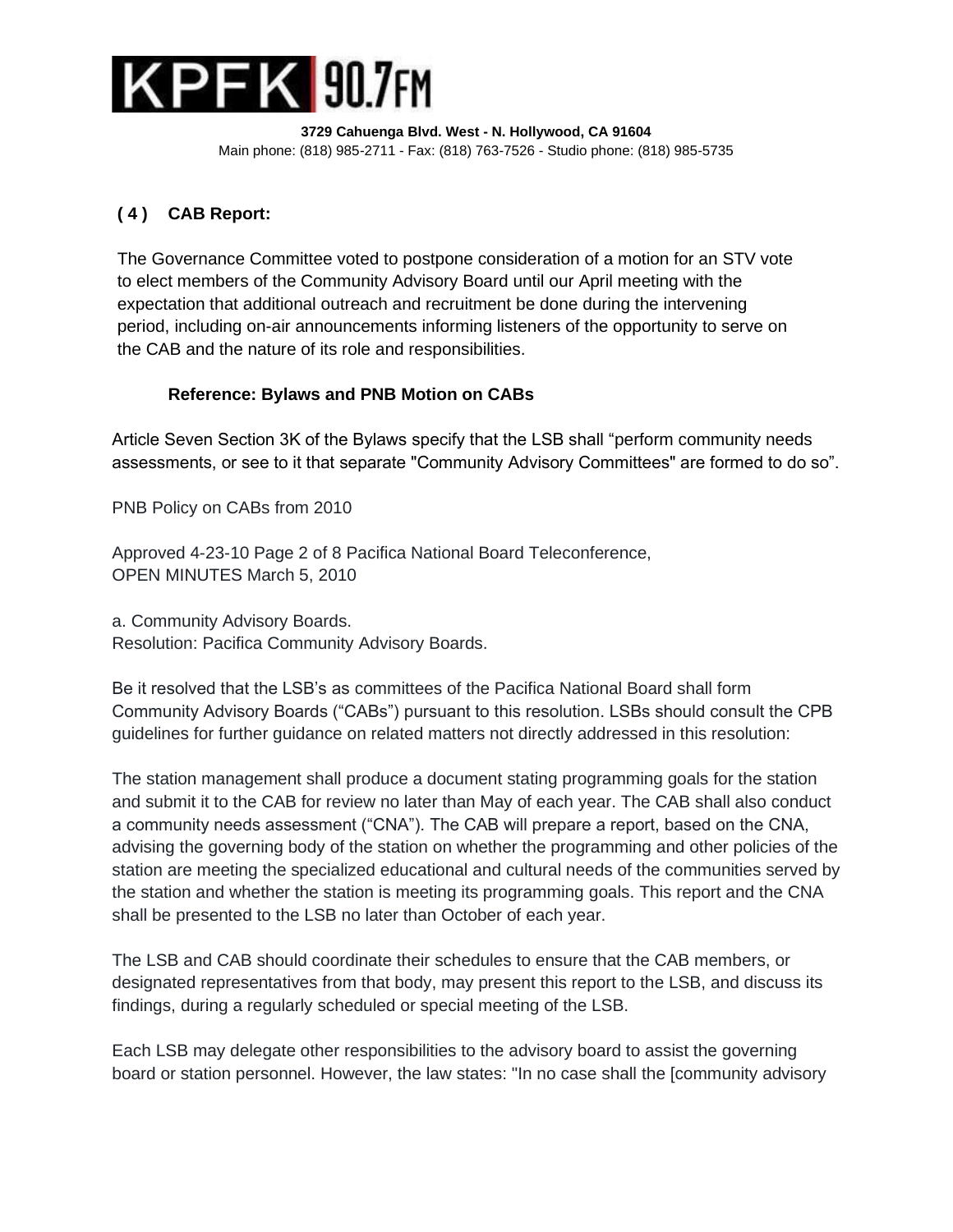

board] have any authority to exercise any control over the daily management or operation of the station."

General Managers, as non-voting members of the LSBs, may work with the LSBs on the implementation of this resolution. In addition, the General Manager will act as the liaison between the CAB and the station and will make available such resources to the CAB as are reasonably necessary in order for the CAB to carry out its duties.

All compliance documentation submitted to the CPB shall be made available for inspection at each station and at the Pacifica national office. The CAB's schedule of meetings, meeting minutes, and the names and short biographies of the CAB members shall be posted on the station website.

The CAB of each station shall comprise minimum of 4 members and a maximum of 24 members. Nominations to the CAB are invited from community groups, educational and cultural institutions, past and present CAB members, LSBs and individual candidates. Individuals may also self- nominate.

The LSB makes its appointments to the CAB from the group of nominees using the single transferable vote ("STV") preferential voting system, for a term of three years. CAB members may serve no more than two (2) consecutive three-year terms. CAB members need not be members of the Pacifica Foundation. LSB members may not serve on the CAB.

This policy will go into effect in February 2010 and the LSB's shall ensure that new CABs are in place by May of 2010

All current CAB members may remain on the board while new members are added under this new Pacifica policy. Current CAB members shall be subject to the same term limit restrictions as new members.

Stations are encouraged to develop materials on their websites to educate community members about the purpose and role of the CABs.

## **( 5 ) Finance Committee Motion:**

Motion for Third Party Donation Thank You Gift Fundraising

**" Whereas** KPFK has been doing third party fundraising and has found it mutually beneficial to listeners, third parties and the station, and if KPFK's GM wants to continue to do this,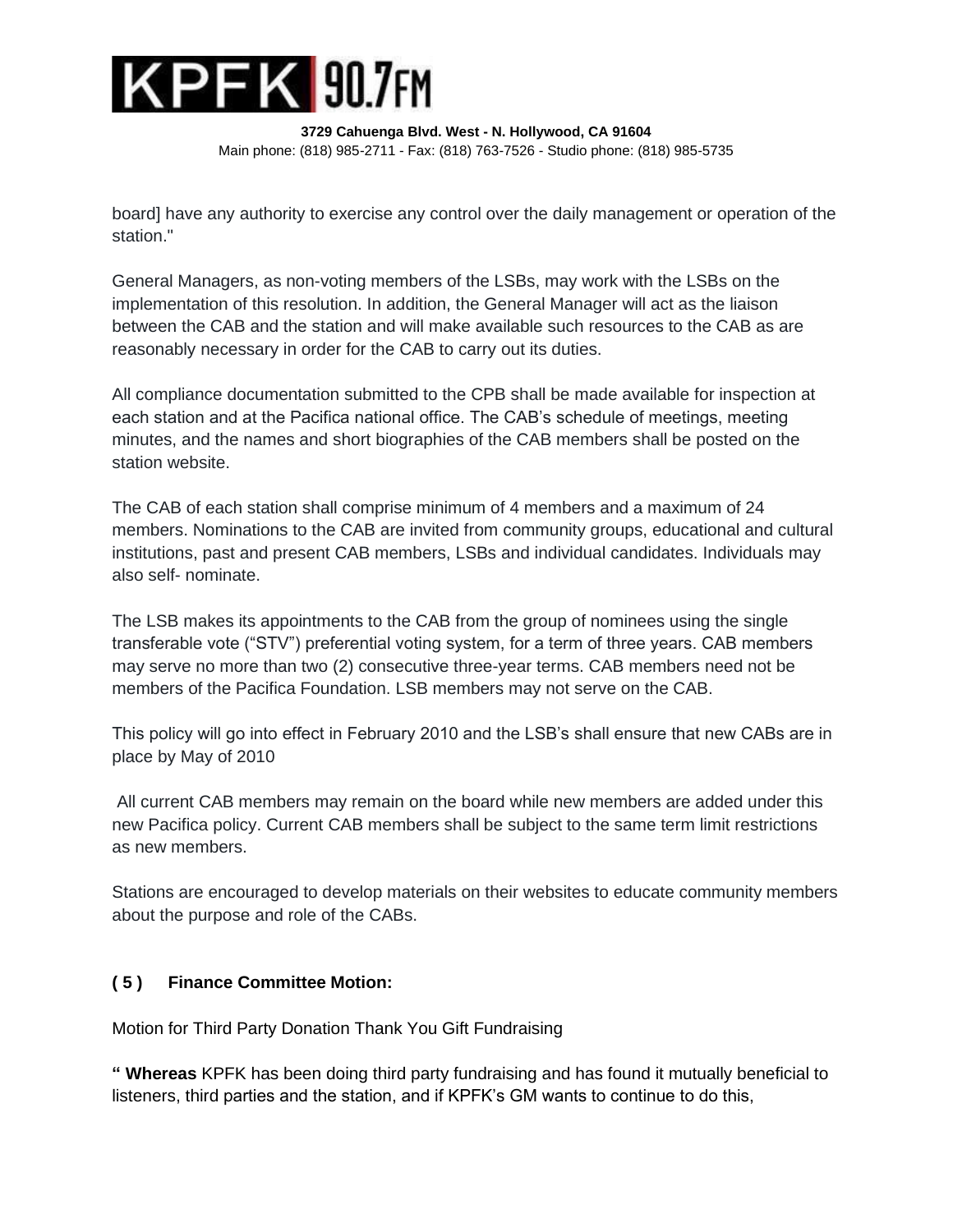

**Therefore** the following are guidelines to maintain compliance:

### **Requirements for FCC compliance:**

All Third Party Donation Thank You Gift fundraising must be done during a regularly scheduled fund drive.

All funds must come to the station.

The percentage of the split must be under 50% to the third party.

There should be no promises of a percentages made to the public or donee – only "a portion of the funds raised in this program will go to…"

### **For KPFK/Pacifica Foundation policy:**

All Third Party Donation Thank You Gift fundraising must follow the above FCC rules.

All Third Party Donation Thank You Gift fundraising must be pre-approved by the GM and National Technical Director (position currently held by Jon Almaleh) before each fund drive.

The third parties must be vetted by the GM and the iCFO (position currently held by Julia Kennard) before each fund drive.

GM and iCFO (currently held by Julia Kennard) Julia Kennard to decide on the percentage of the split before each fund drive."

Yes: Grace Aaron, Ken Aaron, Fred Blair, Sue Cohen Johnson, Allan Beek, Raymond Goldstone, Michael Heiss, Dave Johnson, Steve Kaiser, Kim Kaufman, King Reilly, Ruth Strauss, John Wenger

No: Bella De Soto, Beth Von Gunten, Michael Novick

Motion approved. Yes: 13 No: 3